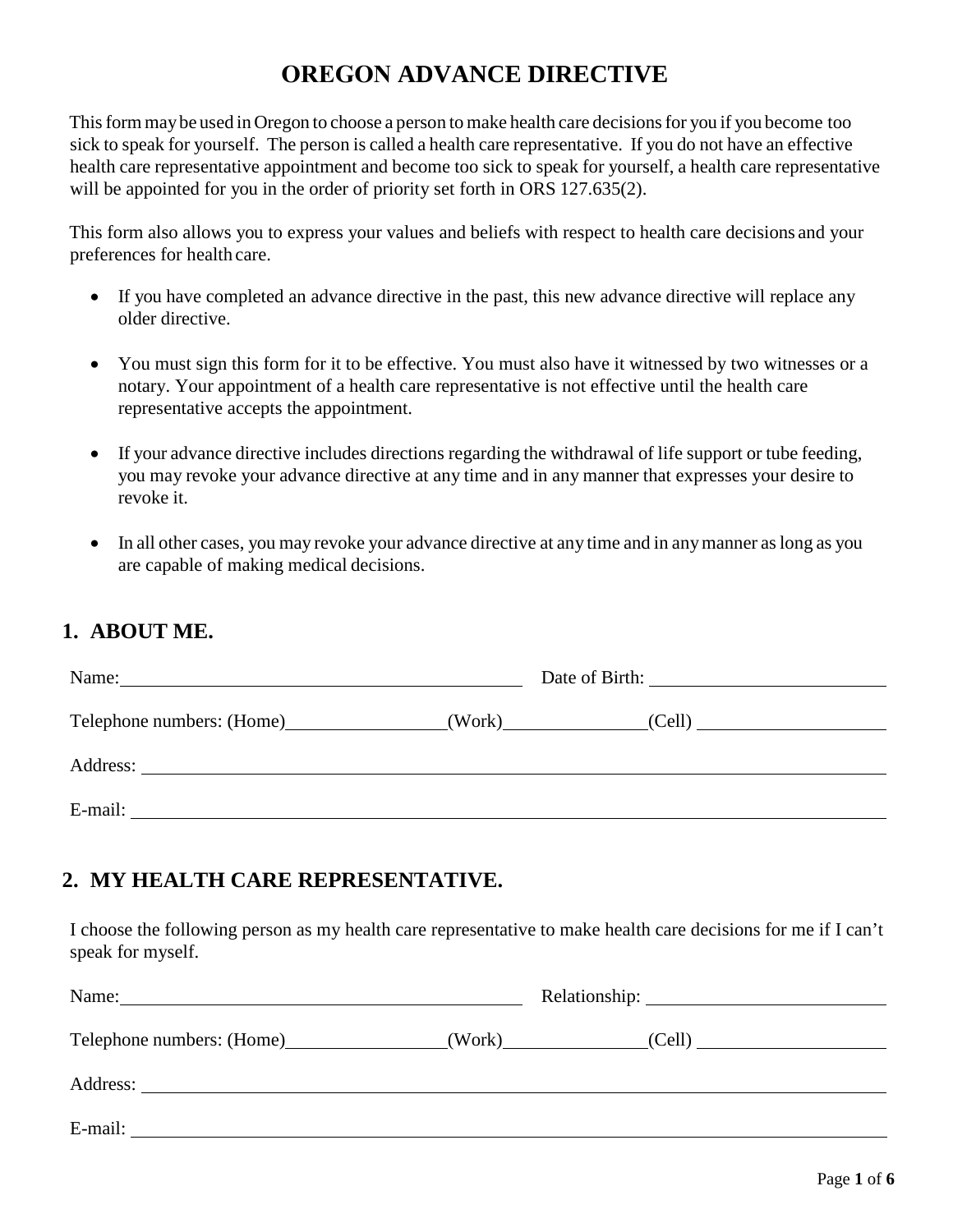I choose the following people to be my alternate health care representatives if my first choice is not available to make health care decisions for me or if I cancel the first health care representative's appointment.

First alternate health care representative:

| Name: Name and the set of the set of the set of the set of the set of the set of the set of the set of the set of the set of the set of the set of the set of the set of the set of the set of the set of the set of the set o |                                         |
|--------------------------------------------------------------------------------------------------------------------------------------------------------------------------------------------------------------------------------|-----------------------------------------|
|                                                                                                                                                                                                                                | Telephone numbers: (Home) (Work) (Cell) |
|                                                                                                                                                                                                                                |                                         |
|                                                                                                                                                                                                                                |                                         |
| Second alternate health care representative:                                                                                                                                                                                   |                                         |
| Name: $\frac{1}{2}$                                                                                                                                                                                                            | Relationship: 2000                      |
| Telephone numbers: (Home) (Work) (Cell)                                                                                                                                                                                        |                                         |
|                                                                                                                                                                                                                                |                                         |
|                                                                                                                                                                                                                                |                                         |

# **3. INSTRUCTIONS TO MY HEALTH CARE REPRESENTATIVE.**

If you wish to give instructions to your health care representative about your health care decisions, initial one of the following three statements:

To the extent appropriate, my health care representative must follow my instructions.

\_\_\_\_\_\_ My instructions are guidelines for my health care representative to consider when making decisions about my care.

Other instructions:

# **4. DIRECTIONS REGARDING MY END OF LIFE CARE.**

In filling out these directions, keep the following in mind:

- The term "as my health care provider recommends" means that you want your health care provider to use life support if your health care provider believes it could be helpful, and that you want your health care provider to discontinue life support if your health care provider believesit is not helping your health condition or symptoms.
- The term "life support" means any medical treatment that maintains life by sustaining, restoring or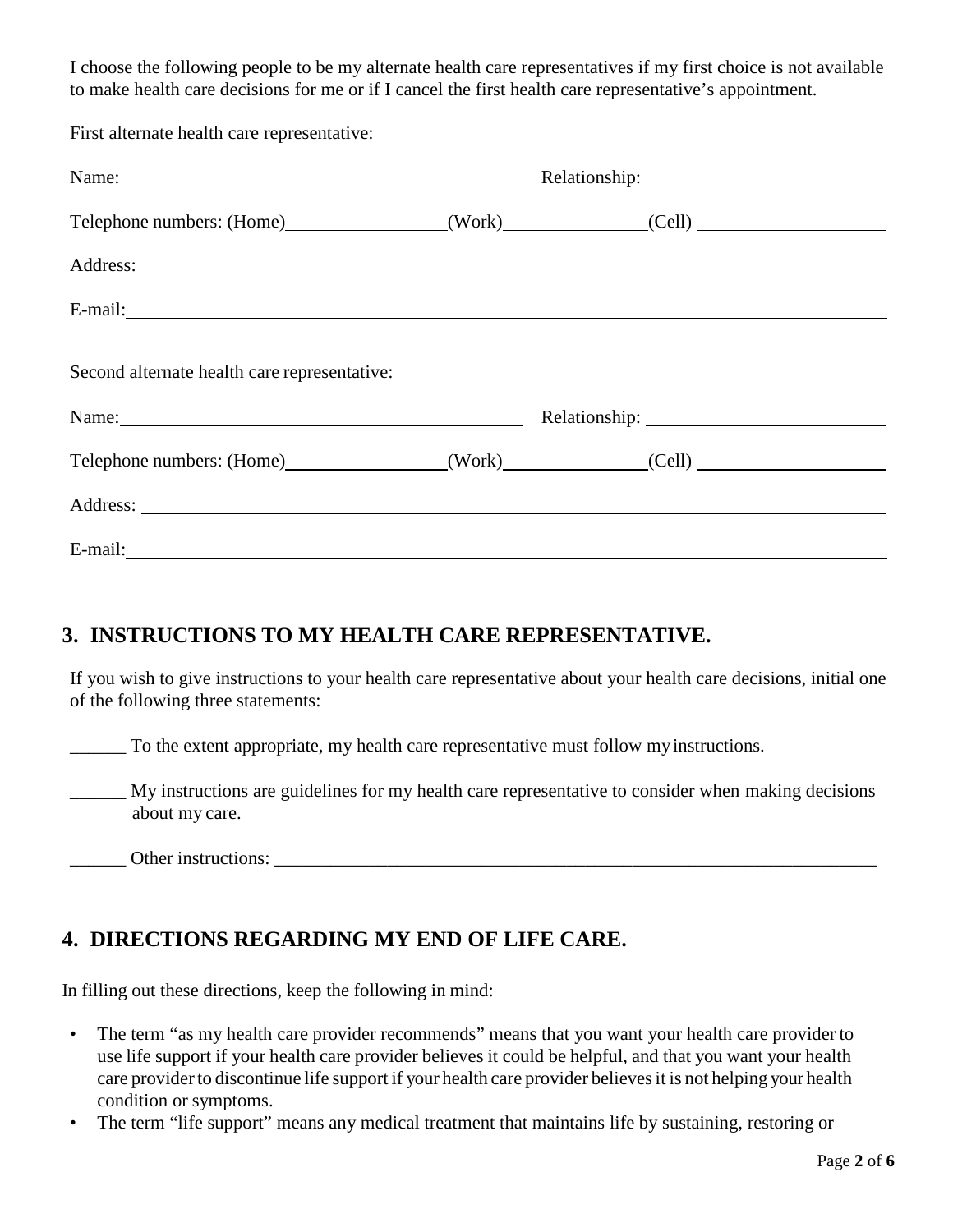replacing a vital function.

- The term "tube feeding" means artificially administered food andwater.
- If you refuse tube feeding, you should understand that malnutrition, dehydration and deathwill probably result.
- You will receive care for your comfort and cleanliness no matter what choices you make.

A. **Statement Regarding End of Life Care**. You may initial the statement below if you agree with it. If you initial the statement you may, but you do not have to, list one or more conditions for which you do not want to receive life support.

\_\_\_\_\_\_\_ I do not want my life to be prolonged by life support. I also do not want tube feeding as life support. I want my health care provider to allow me to die naturally if my health care provider and another knowledgeable health care provider confirm I am in any of the medical conditions listed below.

B. **Additional Directions Regarding End of Life Care**. Here are my desires about my health care if my health care provider and another knowledgeable health care provider confirmthat I amin a medical condition described below:

a. Close to Death. If I am close to death and life support would only postpone the moment of my death:

INITIAL ONE:

- I want to receive tube feeding.
- I want tube feeding only as my health care provider recommends.
- I DO NOT WANT tube feeding.

INITIAL ONE:

- I want any other life support that may apply.
- I want life support only as my health care provider recommends.
- I DO NOT WANT life support.

b. Permanently Unconscious. If I am unconscious and it is very unlikely that I will ever become conscious again:

#### INITIAL ONE:

- I want to receive tube feeding.
- I want tube feeding only as my health care provider recommends.
- **I DO NOT WANT tube feeding.**

#### INITIAL ONE:

- I want any other life support that may apply.
- I want life support only as my health care provider recommends.
- I DO NOT WANT life support.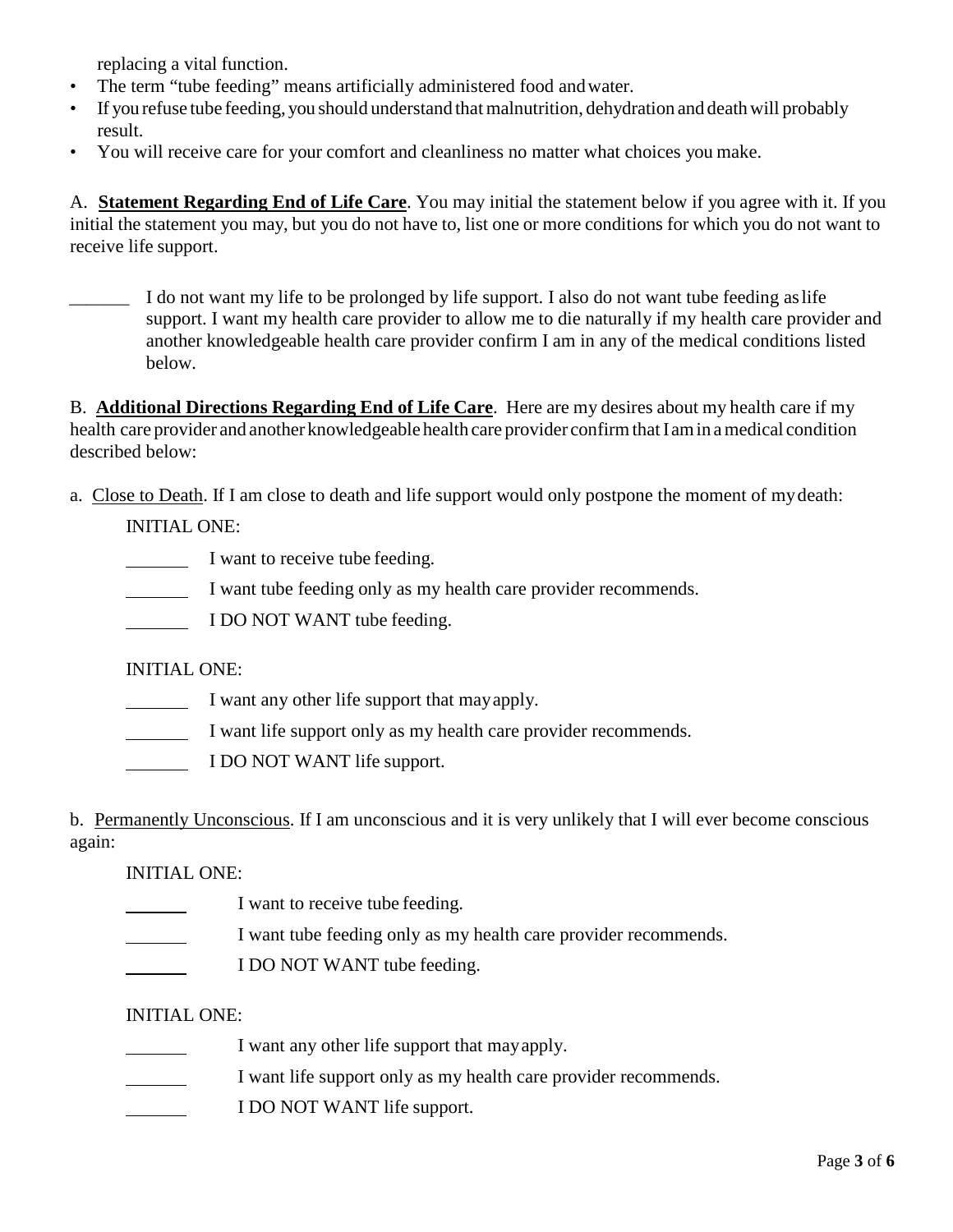c. Advanced Progressive Illness. If I have a progressive illness that will be fatal and is in an advanced stage, and I am consistently and permanently unable to communicate by any means, swallow food and water safely, care for myself and recognize my family and other people, and it is very unlikely that my condition will substantially improve:

INITIAL ONE:

- I want to receive tube feeding.
- I want tube feeding only as my health care provider recommends.
- I DO NOT WANT tube feeding.

#### INITIAL ONE:

 I want any other life support that may apply. I want life support only as my health care provider recommends. I DO NOT WANT life support.

d. Extraordinary Suffering. If life support would not help my medical condition and would make me suffer permanent and severe pain:

INITIAL ONE:

- I want to receive tube feeding.
- I want tube feeding only as my health care provider recommends.
- I DO NOT WANT tube feeding.

INITIAL ONE:

- I want any other life support that may apply.
- I want life support only as my health care provider recommends.
- I DO NOT WANT life support.

C. Additional Instructions. You mayattach to this document anywriting or recording of your values and beliefs related to health care decisions. These attachments will serve as guidelines for health care providers. Attachments may include a description of what you would like to happen if you are close to death, if you are permanently unconscious, if you have an advanced progressive illness or if you are suffering permanent and severe pain.

# **5. MY SIGNATURE.**

My signature: Date: Date: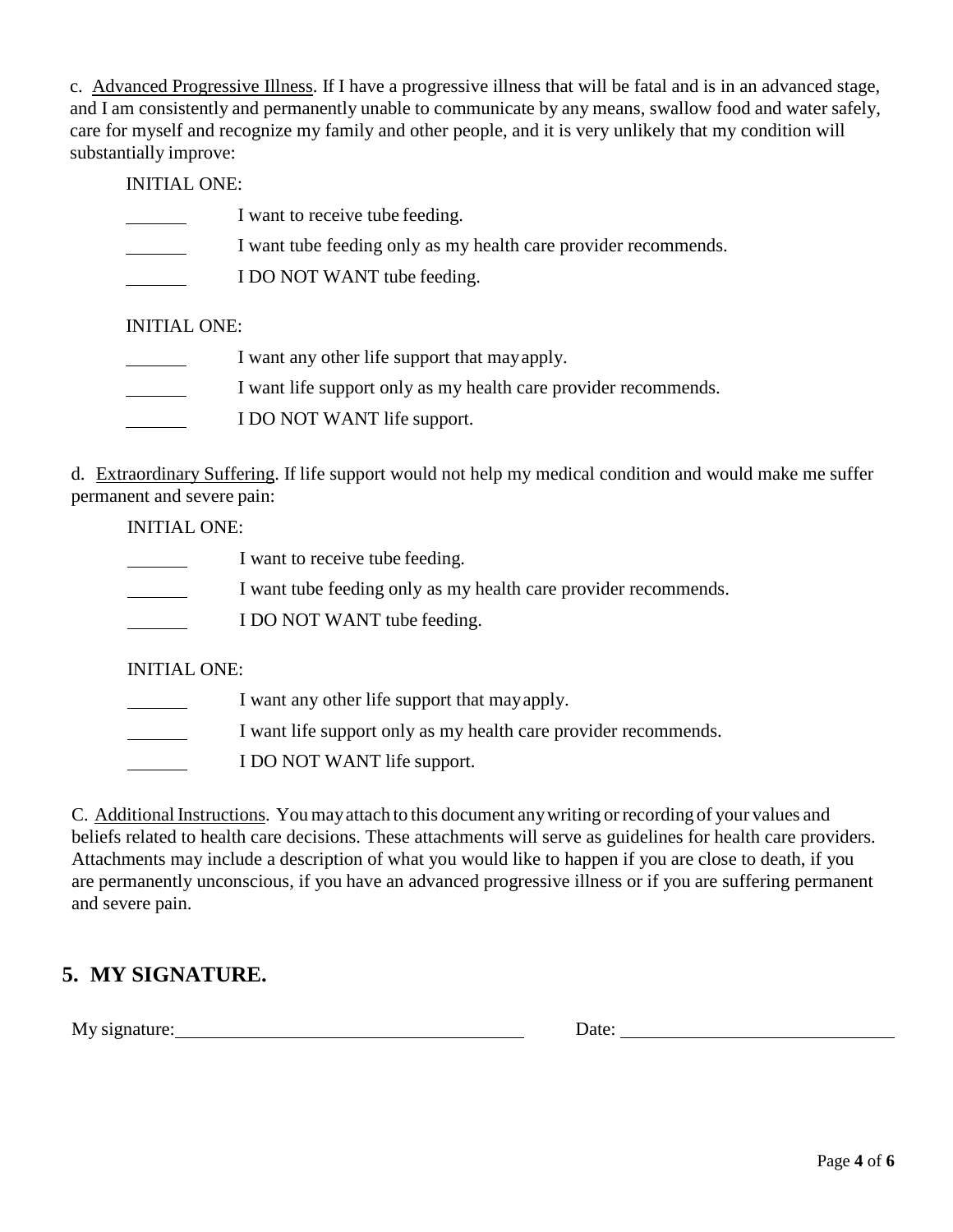### **6. WITNESS.**

#### COMPLETE EITHER A OR B WHEN YOU SIGN.

| A. NOTARY:                      |                                                                                                                                                                                                                                                                                                                                                                                                                                           |
|---------------------------------|-------------------------------------------------------------------------------------------------------------------------------------------------------------------------------------------------------------------------------------------------------------------------------------------------------------------------------------------------------------------------------------------------------------------------------------------|
|                                 |                                                                                                                                                                                                                                                                                                                                                                                                                                           |
|                                 |                                                                                                                                                                                                                                                                                                                                                                                                                                           |
|                                 |                                                                                                                                                                                                                                                                                                                                                                                                                                           |
| Notary Public - State of Oregon |                                                                                                                                                                                                                                                                                                                                                                                                                                           |
| <b>B. WITNESS DECLARATION:</b>  |                                                                                                                                                                                                                                                                                                                                                                                                                                           |
| provider.                       | The person completing this form is personally known to me or has provided proof of identity, has signed or<br>acknowledged the person's signature on the document in my presence and appears to be not under duress<br>and to understand the purpose and effect of this form. In addition, I am not the person's health care<br>representative or alternative health care representative, and I am not the person's attending health care |

| Date: $\qquad \qquad$                                                                                                                                                                                                          |
|--------------------------------------------------------------------------------------------------------------------------------------------------------------------------------------------------------------------------------|
|                                                                                                                                                                                                                                |
| Date: the contract of the contract of the contract of the contract of the contract of the contract of the contract of the contract of the contract of the contract of the contract of the contract of the contract of the cont |
|                                                                                                                                                                                                                                |

# **7. ACCEPTANCE BY MY HEALTH CARE REPRESENTATIVE.**

I accept this appointment and agree to serve as health care representative.

| Health care representative:                                                      |
|----------------------------------------------------------------------------------|
| Printed name:                                                                    |
| Signature or other verification of acceptance: _________________________________ |
|                                                                                  |

| Date: |  |
|-------|--|
|       |  |
|       |  |
|       |  |